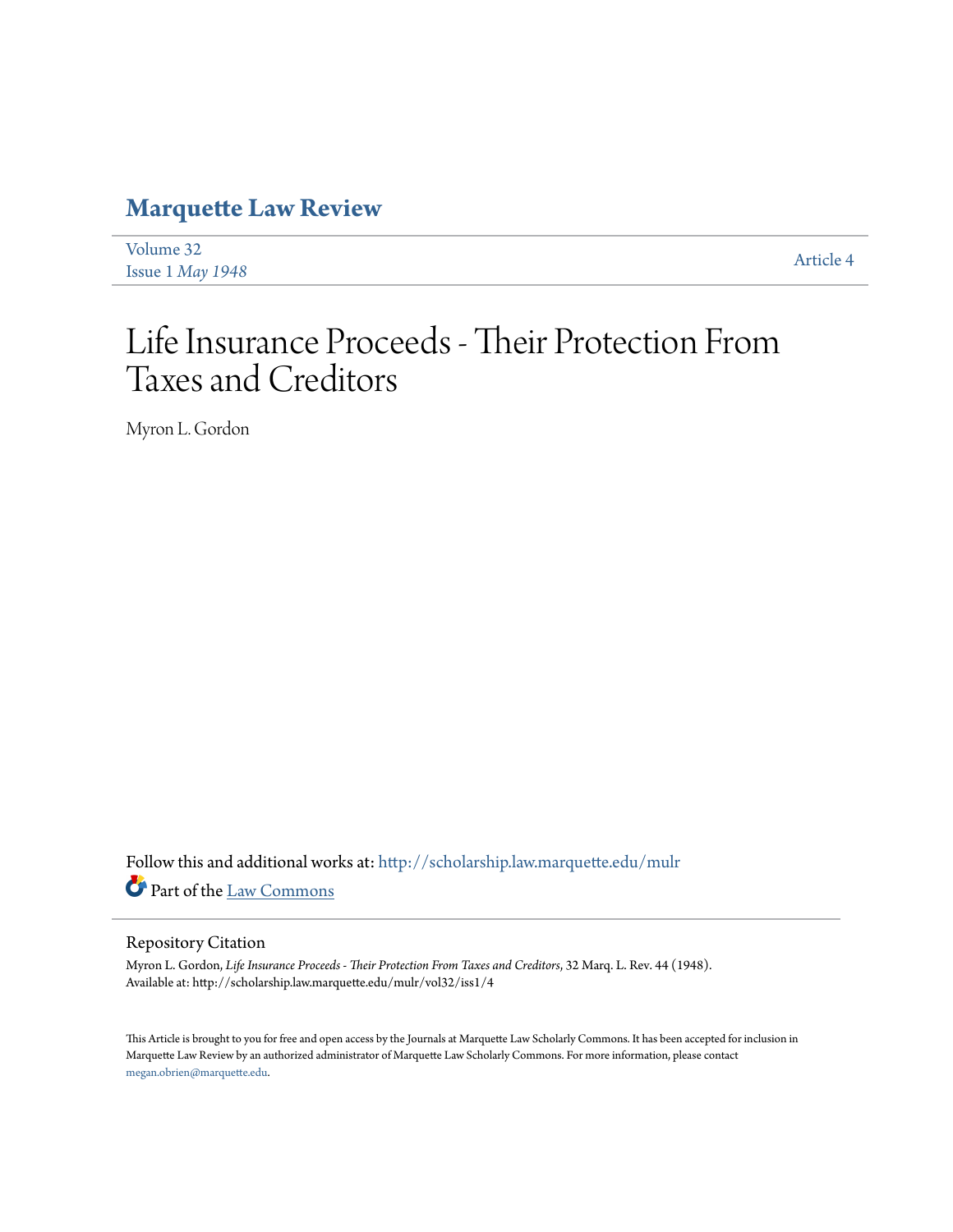### LIFE **INSURANCE** PROCEEDS **-** THEIR PROTECTION FROM **TAXES AND** CREDITORS

#### MYRON L. GORDON

The bulk of life insurance proceeds are payable to persons whom the deceased is primarily interested in giving greatest security and protection. It would seriously thwart the intentions of most estate owners if the natural objects of their bounty suffered because the life insurance proceeds were diminished by taxes or creditors' claims.

It is only through an understanding of the various methods by which life insurance proceeds can be protected that the death-conscious estate owner will assure to his beneficiaries the maximum returns from an insurance program. Life insurance is- favorably treated under our laws with reference to both taxes and creditors, but there are pitfalls along the way which constitute treacherous traps for the unwary. This article is designed to point out some of the more important traps which can be avoided. The article is concerned only with the proceeds of policies paid by reason of the death of the insured, and, therefore, it will be directed chiefly to problems which confront the insured in arranging, executing, and amending his life insurance program.

#### A. INCOME TAXES ON INSURANCE PROCEEDS.

Congress has recognized that life insurance has a great social value and has encouraged its use in many ways, not the least important of which is favorable treatment under the Federal income tax laws. The proceeds themselves are excluded from the gross income of the recipient whether he is an individual, partnership or corporation.<sup>1</sup> This is true even if the insured's estate is the beneficiary.

If the beneficiary is a corporation, the proceeds are not income to the corporation at the time of their receipt<sup>2</sup> but are taxable income to the shareholders when distribution is made to the shareholders as dividends.<sup>3</sup> The statutory exemption for insurance proceeds must be precisely met, or else the general definition of gross income contained in Section 22(a) of the Internal Revenue Code is broad enough to make the proceeds taxable. That this is a real threat is apparent from the Supreme Court's observation that there is a presumption in favor of taxation rather than exemption.<sup>4</sup>

**<sup>1</sup>**I.R.C. 22 (b) (1); Regs. 111, Sec. 29.22 (b) (1) **-1.**

**<sup>2</sup>**An interesting tax problem is raised **by** their receipt: will the proceeds so influence the corporation's surplus as to create a problem of unreasonably accumulated surplus under I.R.C. 102?

**<sup>3</sup>**Golden v. Comm., 113 **F.** (2d) 590(C.C.A. 3rd, 1940); Cummings v. Comm., 73 F.(2d)447(C.C.A. 1st, 1934).

<sup>4</sup> U.S. v. Stewart, **311** U.S. 60, 85 (1940).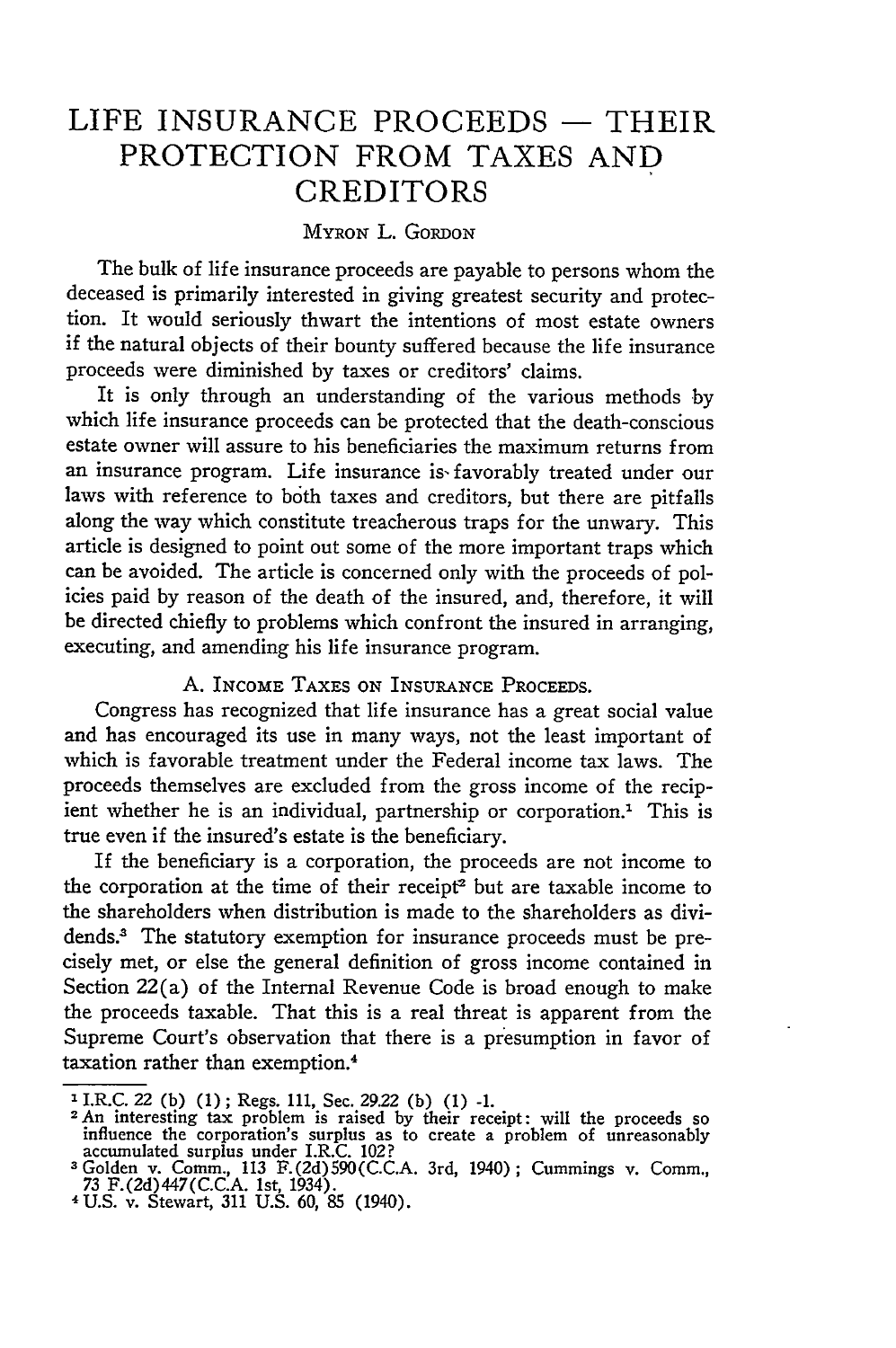It is now well established that through appropriate use of the settlement options, payments to the beneficiary **by** the insurance company may include items of both principal and interest, and yet the entire amount so paid is not subject to income tax. The Treasury fought vigorously to sustain its view that so much of a payment under a settlement option selected **by** the beneficiary as could be regarded as interest should be taxable income to the recipient. However, the courts have consistently held that installment payments which include both principal and interest are not included in gross income regardless whether the insured or the beneficiary selected the mode of payment.5

If the proceeds are payable under a settlement option which provides for the payment of interest only, such payments are expressly taxable.6 There may be some difficulty in recognizing just when a payment constitutes "interest." One insurance company agreed to pay a yearly "bonus" to a beneficiary of a policy in return for the right to use the principal for investment purposes. The court quite properly held this to be "interest" and taxable.<sup>7</sup> Another exception concerns installment payments to a divorced or legally separated wife. Even though the payments are installments of insurance proceeds, they may be taxed to the wife under a special provision of the law.<sup>8</sup>

In order to obtain the income tax advantage, the beneficiary's selection of the settlement option must be pursuant to the contractual obligations of the policy. If the insurance company voluntarily pays the beneficiary something more than was required **by** the policy, such as dividends, these payments are taxable income to the beneficiary. The necessity for a legally enforceable right contained in the policy itself is well illustrated in a case in which the government succeeded in taxing a beneficiary with reference to policies placed with two separate companies.<sup>9</sup> The proceeds were left with one of the companies, at interest. The beneficiary, with the company's consent, changed the option so as to require installment payments of principal and interest rather than interest alone. The court commented that the exemption is to be narrowly construed and that the alteration of the option was not pursuant to any right given under the contract. There were policies with another company in which the insured and not the beneficiary had the power to select the option. Even though the company allowed the beneficiary to exercise the option, the government's imposition of the tax was sustained.

<sup>&</sup>lt;sup>5</sup> Bullard v. Comm., 5T.C.1346 (1945); Comm. v. Pierce, 146 F.(2d) 388(C.C.A.<br>
<sup>2</sup> 2nd 1944); Comm. v. Winslow, 113 F.(2d) 418(C.C.A. 1st, 1940).<br>
<sup>6</sup> I.R.C. 22 (b) (1); Regs. 111, Sec. 29.22 (b) (1)-1.<br>
<sup>7</sup> U.S. v. Heilb

s I.R.C. 210, 1938).<br>8 I.R.C. 22 (k) and 22 (b) (2) (A); Regs. 111, Sec. 29.22 (b) (2)-4.<br>9 Law v. Rothensis, 57 F.Supp.447 (E.D., Pa., 1944); aff'd. 155 F.(2d) 13

<sup>(</sup>C.C.A. 3rd, 1946).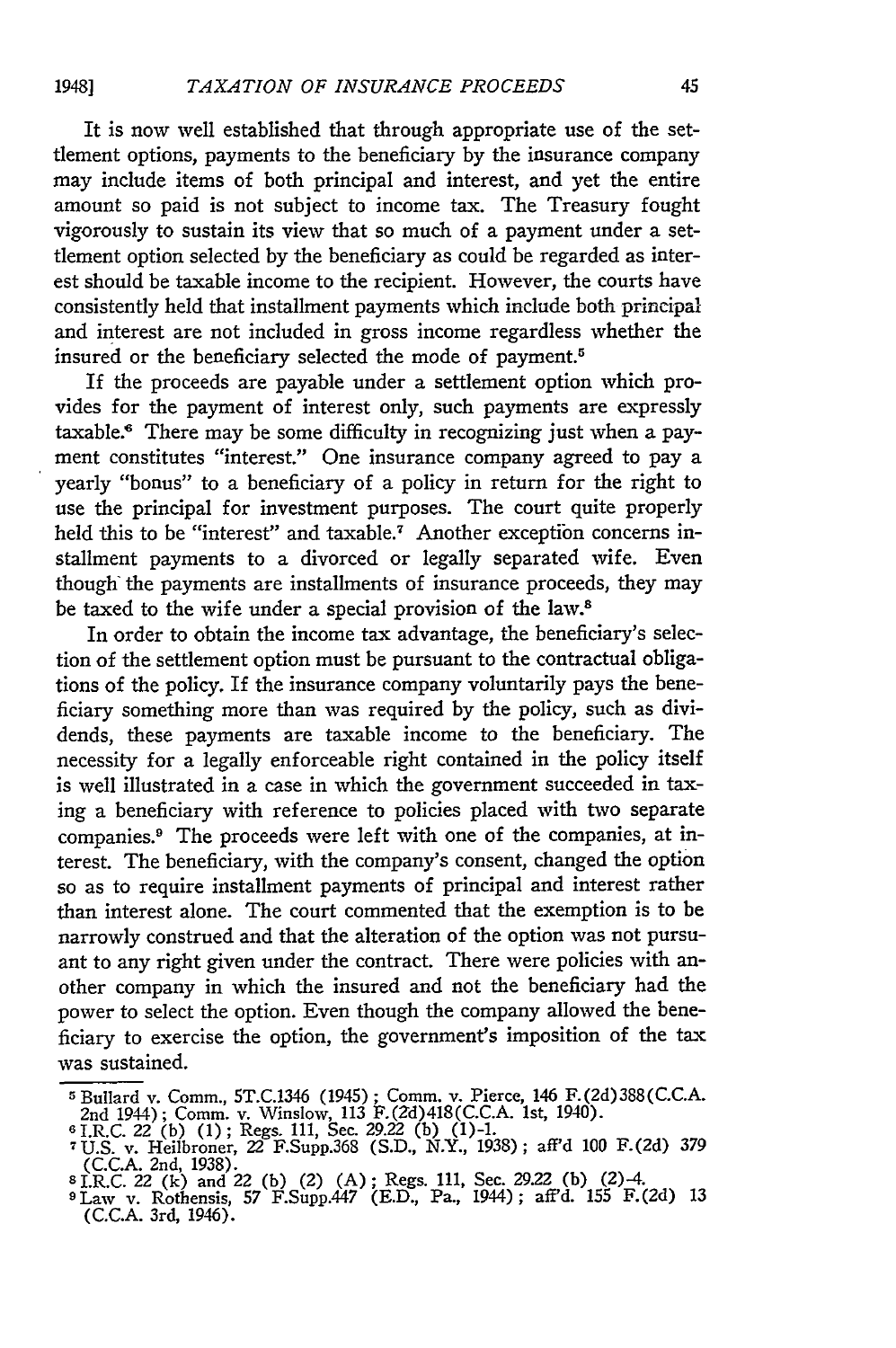There are important income tax considerations where policies are assigned for value. Transfers for love and affection raise problems as to gift taxes and, as will be discussed later, problems as to estate taxes; but if the transfer is for consideration, the law does not extend the income tax exclusion to the proceeds.10 The assignee must pay an income tax upon the difference between the proceeds received and the total of the premiums paid by the assignee plus the amount of the consideration originally paid." Of course, if the consideration given is greater than the ultimate amount of the proceeds, no income tax liability exists.<sup>12</sup>

There are several exceptions to the general rule of income tax liability upon assignments for value. If the insured himself is the beneficiary-purchaser, no income tax liability will be incurred.<sup>13</sup> This applies even if the insured buys the policy from a prior transferee for value. Thus, it can be said, generally, that if an insured acquires a policy on his own life from another owner, or if he gives such policy away, there will be no income tax liability in the absence of further transfers.

Another exception to the usual rule that policies assigned for value will result in income taxes relates to the situation wherein the basis for gain or loss in the hands of the transferee is the same as that of the transferor.<sup>14</sup> Thus, a transfer in accordance with Section 112 (b) (5) of the Internal Revenue Code, under which a partnership is changed to a corporation in a tax-free transfer, would permit the transferee of the policy to stand in the transferor's shoes. The same would apply to a transfer by a subsidiary corporation to a parent corporation on liquidation. Of course, if the transferor had acquired the policy for value there could be income tax liability to the second transferee without reference to the gain or loss nature of the second transfer.

The income tax aspects of a transferred policy are sufficiently serious to warrant circumspection in assigning a policy for value. In the *Premium Products Co.* case,<sup>15</sup> the taxpayer's acquisition of a \$100,000.00 policy proved to be an expensive transaction. The taxpayer paid out \$29,000.00 for the policy. Upon receipt of \$100,000.00, at the insured's death, \$71,000.00 of it was treated as ordinary income and subject to the current income tax rates for that year.

It frequently happens that it is not until after a policy has been issued that the insured, his underwriter or his attorney discovers that

**<sup>10</sup>**I.R.C. 22 (b) (2) (A) ; Regs. 111, Sec. 29.22 (b) (2)-3.

<sup>&</sup>lt;sup>11</sup> Waters, Inc. v. Comm., 160F.(2d)596(C.C.A. 9th, 1947); St. Louis Refrigerating & Cold Storage Co. v. U.S., 66 F.Supp. 62 (E.D., Mo., 1946); Blum v. Higgins, 150F. (2d) 471 (C.C.A. 2nd, 1945). 12Lambeth v. Comm., 38 B.T.A. 351 (1938). **is** Regs. **111,** Sec. 2922 (b) (2)-3.

**<sup>&#</sup>x27;4** I.RtC. 22 (b) (2) (A); Regs. 111, Sec. 29.22 (b) (2)-3. **<sup>15</sup>**Premium Products Co. v. Comm., 2 T.C. 445 (1943).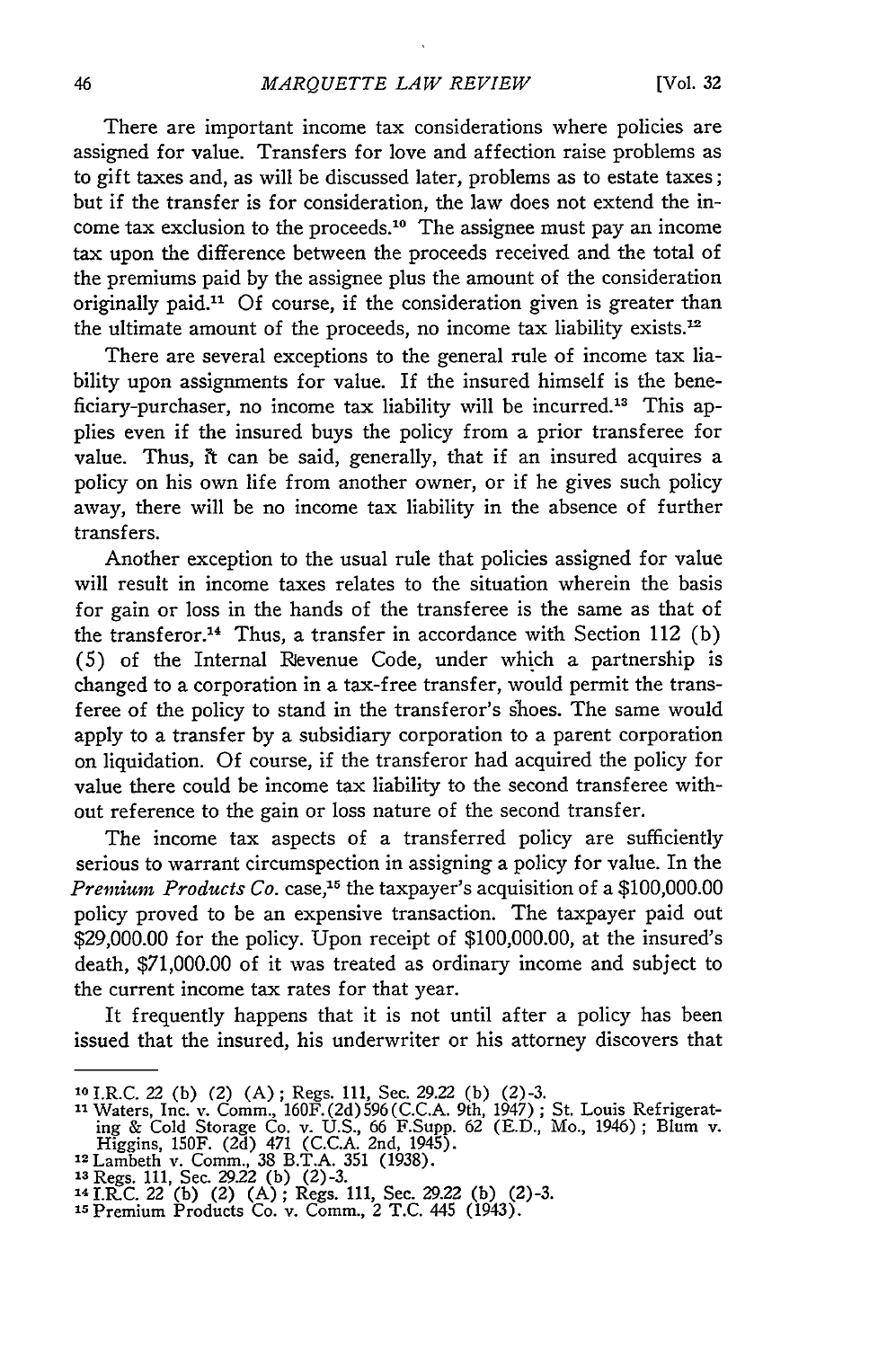the policy should have been owned by someone else. To effect an assignment will leave the insured between the Scylla of income tax liability (because of an assignment for value) and the Charybdis of estate tax liability (because of a gratuitous transfer in contemplation of death). Can the error be corrected with tax safety? If the error is promptly discovered and the insured is still able to pass the medical examination, it may be best to cancel the policy and have a new contract applied for by the desired owner, with the premiums paid by such owner. If that avenue is closed, and if the premiums were in fact paid by the proper owner, and endorsement may be written in the policy by the insurance company setting up the fact of the issuance in error and amending the policy to show ownership in the correct person. This course may evoke a contest by the government and should be taken only after determining that the facts will establish that the endorsement does no more than make the policy read as it was always intended it should. The Commissioner will probably contend that the endorsement is in fact a taxable assignment. Under no circumstances should there be an attempt made to pretend that the first policy was never issued; if this involves destruction of records or otherwise presenting a false picture of the facts, it would seem that fraud penalties might follow.

The mere fact that a policy does not have a cash surrender value at the time of its transfer will not deter the Treasury from asserting that it was assigned for value. This is because a policy has economic value other than its cash value, if it be no other than the right to continue the contract without further medical examination. The insured will be in a better position if he has kept records showing that the transfer was a gratuitous one. By hypothesis, the insured will be dead at the time this question arises, and, accordingly, it is only through the presentation of letters or other memoranda that there can be a showing made that the transfer of the policy was intended to be a gift as opposed to a transfer for value. In this connection caution must be exercised to see that the assignment form used on a transfer, in which income tax consequences are not intended, avoids the standard phrase "for value received." If these words appear on the form.supplied by the insurance company, it is important to strike them and supplant them with a phrase such as "for love and affection."

The Wisconsin statute does not distinguish between assigned and non-assigned policies.<sup>16</sup> It exempts from income taxation all insurance received in payment of a death claim. However, insurance paid to a corporation or partnership upon policies upon the lives of officers, partners or employees are subject to the Wisconsin income tax.

**<sup>16</sup>**Wis. Stats. (1945) Sec. 71.05 (c).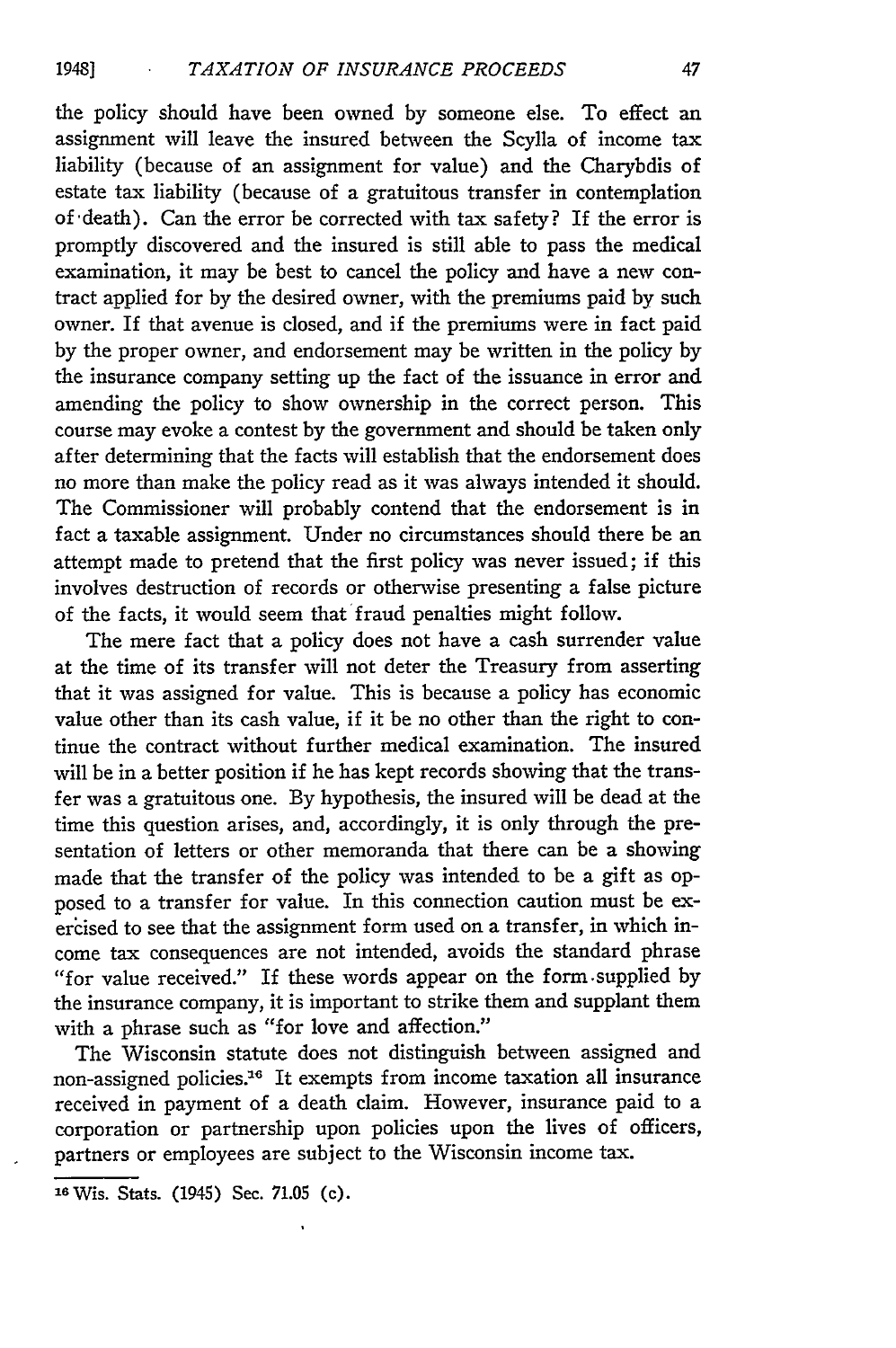#### B. ESTATE **TAXES ON INSURANCE** PROCEEDS.

With the passage of the Revenue Act of 1948,<sup>17</sup> it can be expected that many policy holders will do well to reexamine their beneficiary arrangements so as to gain the marital deduction afforded by the new statute. However, there is a more fundamental question which each estate owner must determine: is the policy part of his estate? Prior to 1942, the first \$40,000.00 of insurance proceeds payable to named beneficiaries were excluded for estate tax computations, but no such exclusion is now authorized. Section 811 (g) of the Internal Revenue Code provides that a decedent's gross estate will include the proceeds of policies upon the life of the decedent

- (1) If they are payable to the decedent's executor, or
- (2) If the premiums were paid directly or indirectly by the decedent, or,
- (3) If the decedent at the time of his death possessed any of the policy's incidents of ownership.

When is a premium paid "indirectly" by an insured? The regulations give examples which indicate that the Treasury will use a broad definition of the word.18 It should be anticipated that the government will seek to include the proceeds where premiums are paid by an alter ego corporation or one which the decedent controls; by a trust the income of which is taxable to the insured; by an employer of the insured in a manner which suggests a substitute for salary; and, finally, where the decedent has transferred funds to the person paying the premiums. In the last situation, a husband will frequently make a gift of money to his wife and permit her to pay the premiums. It is unlikely that this device will be fruitful regardless of the discretion employed in transferring the funds. It is usually an invitation to litigation to utilize this method. Of course, if the wife has independent wealth, there is no danger; and, if the wife had originally applied for the insurance on her husband's life and paid the premiums, it is clear that the proceeds will not be a part of his gross estate.

The test required under the statute relative to premium payments is one of the rare instances in which life insurance is discriminated against. The case has been well stated in a report to the House Ways and Means Committee:

The law was amended in 1942 to provide that the proceeds of an insurance policy on a decedent's life must be included in his taxable estate, if he paid the premiums on the policy. This is true, even though the decedent had given the policy away and had no remaining interest in it whatever, yet (except for trans-

<sup>1</sup> <sup>7</sup> Revenue Act of 1948, 80th Cong., 2nd Session, April 2, 1948. **<sup>18</sup>**Regs. 105, Sec. 81.27 (a).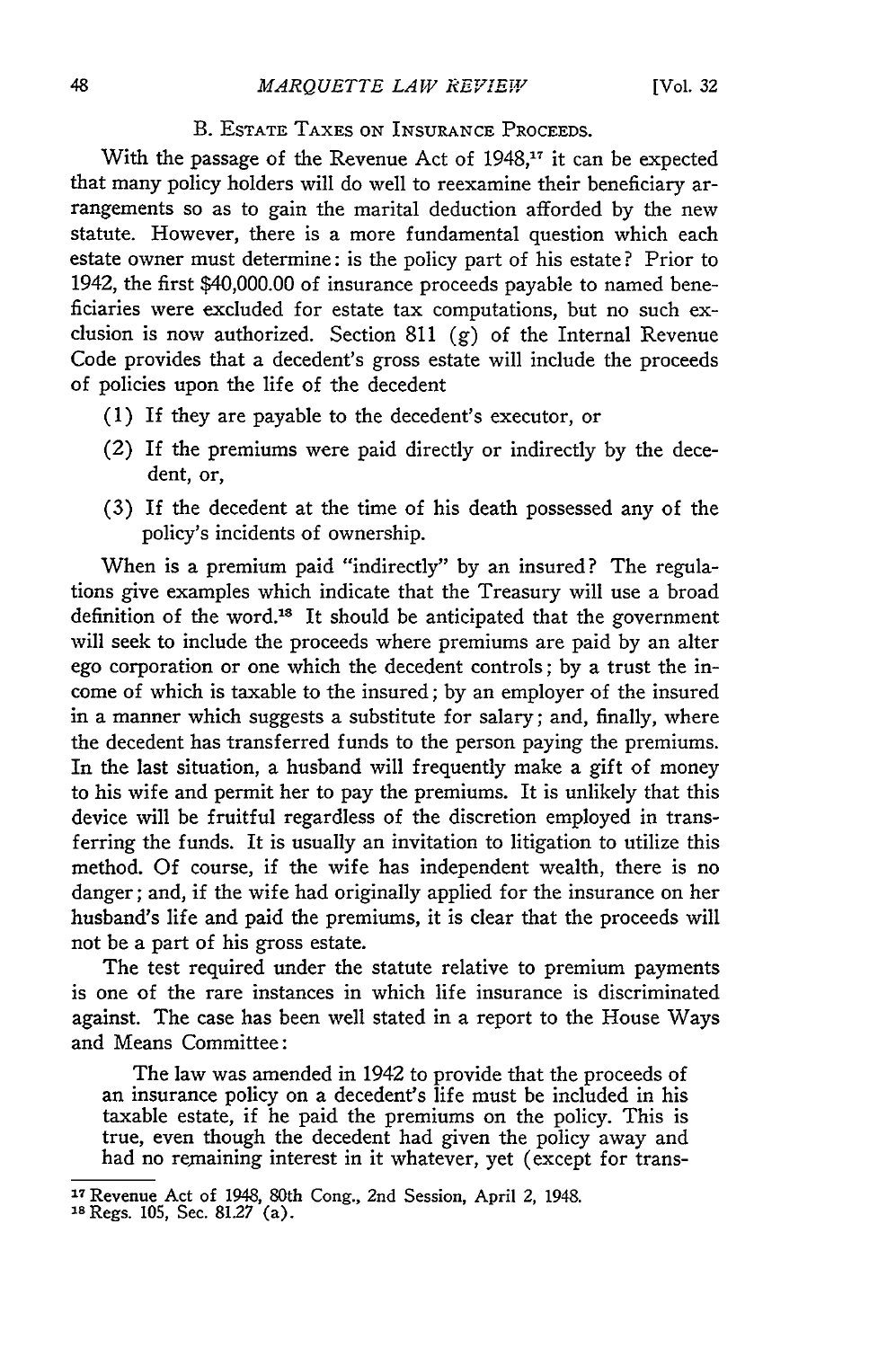fers in contemplation of death) no other property which the decedent does not own is included in his gross estate. We see no reason why insurance should thus be discriminated against. We therefore recommend that these provisions (sec. 811  $(g)$   $(2)$ ) (a) ) be eliminated so that insurance payable to an individual beneficiary will only be included in the decedent's estate if he possessed incidents of ownership of the policy.<sup>19</sup>

Where are the incidents of ownership, possession of which causes the proceeds to be taxed in an insured's estate? Generally, the "incidents" are the economic benefits of the policy. The statute expressly eliminates reversionary interests.<sup>20</sup> It is probable that possession of any of the following rights or powers will render the proceeds includ $ible<sup>.21</sup>$ 

- (1) The power to change the beneficiary.
- (2) The power to surrender or cancel the policy.
- (3) The power to assign it.
- (4) The power to revoke an assignment.
- (5) The power to pledge it for a loan.
- (6) The power to obtain from the insurer a loan against the surrender value of the policy.

For purposes of the Wisconsin inheritance tax law, the incidents of ownership are defined by the statute.<sup>22</sup> If the insured wishes to avoid the inclusion of the proceeds of a policy in his gross estate, he must make a comprehensive examination of the policy to be certain that he has divested himself of all ownership rights. The contracts of the various companies differ in their designation of ownership rights; in fact, policies of the same company have enough variations to command scrutiny of each policy.

If a policy is transferred as a gift, the estate tax can be avoided under certain limited circumstances. There will be a gift tax to **pay2 <sup>3</sup>** but the more serious hazard is that the transfer will be considered to be one in contemplation of death or one intended to take effect at death. The principal question is the motive of the decedent.<sup>24</sup>

In *Cronin* v. *Commissioner,* a man, 53 years of age, active, in good health, gave away a large amount of insurance five years before his death. The Tax Court found that the transfer was made in contemplation of death stating that the subject matter of the gift, insurance policies, were "inherently testamentary in character."<sup>25</sup> The Circuit Court

**<sup>19</sup>**Report of Special Tax Study Committee of Committees on Ways and Means of House of Representatives, Nov. 1947, p. 30. **2OI.R.C. 811 (g)** (2). 21 Regs. 105, Sec. 81.27 (a).

**<sup>22</sup>**Wis. Stats. (1945) Sec. 72.01 **(7)** (a).

<sup>&</sup>lt;sup>23</sup> Supra. n. 17; Sec. 372 adds a marital deduction to I.R.C. 1004 (a)<br><sup>24</sup> Wells v. U.S., 283 U.S. 102 (1931).<br><sup>25</sup> 7 T.C. 1403, 1410 (1946).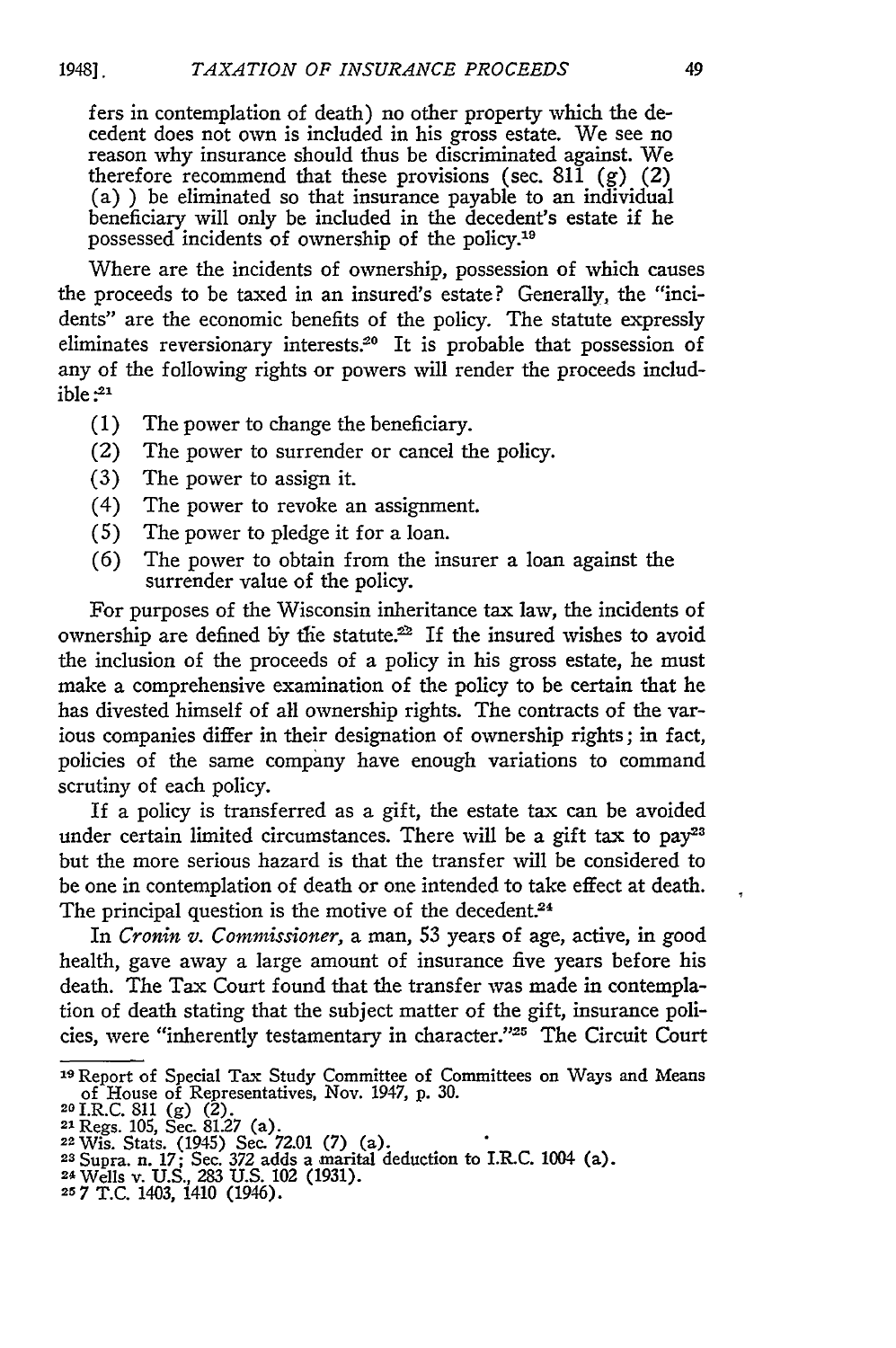reversed<sup>26</sup> on the ground that it was established that the insured was in the course of an extremely uncertain business program and that this critical condition was the motive for the transfer. However, the Circuit Court expressly agreed with the Tax Court concerning the testamentary character of insurance. In a report of the House Ways and Means Committee, the same concept relating to the testamentary character of insurance was expressed:

Recognizing the testamentary nature of insurance on the life of the decedent both where premiums are paid directly or indirectly **by** him and where he possessed at the time of his death some incident of ownership, your Committee proposes to include all proceeds of such insurance in the gross estate.<sup>27</sup>

The case of *Slifka v. Johnson*<sup>28</sup> further illustrates the dangers in connection with gratuitous transfers of policies. The insured, while in good health, at age 45, transferred certain policies. The government claimed the gift was in contemplation of death, and that the primary motive was to reduce the Federal estate tax thereon. It was shown that the insured's underwriter addressed a communication to the insurance company explaining that the transfer was "to avoid payment of taxes." The court upheld the government's contention.

The *Slifka* case produces a clear *caveat.* The gratuitous transfer will not produce an estate tax deduction unless an independent motive can be shown which is not in contemplation of death. Such motive might be the hazardous business enterprise of the *Cronin* case, or any other strong motive definitely associated with life. For example, where the policy was transferred to a wife in connection with a property settlement on the occasion of the parties' divorce, the Tax Court held the gift was not in contemplation of death.<sup>29</sup>

Where insurance is included in the decedent's estate, unless the will provides otherwise, the tax will be so apportioned that the executor can recover from the insurance beneficiary such portion of the total tax paid as the proceeds of the policies bear to the sum of the net estate.30 The Revenue Act of 1948 amends the Internal Revenue Code so that the proceeds received **by** a spouse are liable only to the extent that the proceeds exceed the marital deduction.<sup>31</sup> The proceeds of National Service Life Insurance policies are includible in a decedent's estate, just as proceeds of other life insurance policies.<sup>32</sup> Although the

**<sup>26164</sup>**F. (2d) 561 (C.C.A. 6th, 1947). **<sup>2</sup> <sup>7</sup>**H.R. Report No. 2333, 77th Cong., 2nd Session, July 14, 1942, p. **52.**

**<sup>2663</sup>** F. Supp. 289 (S.D., N.Y., 1945); 161 F. (2d) 467 (C.C.A. 2nd, 1947);

cert. den. 68 S. Ct. 57 (1947). 29 Hurd v. Comm. 9 **T.C.** 681 (1947). **<sup>30</sup>**I.R.C. 826 (c).

**<sup>31</sup> Inc. C. 025**<br><sup>31</sup> Supra n. 17; Sec. 365.<br><sup>32</sup> Ltr. dtd. Oct. 21, 1943, signed by D. H. Bliss, Deputy Commissioner of Internal Revenue.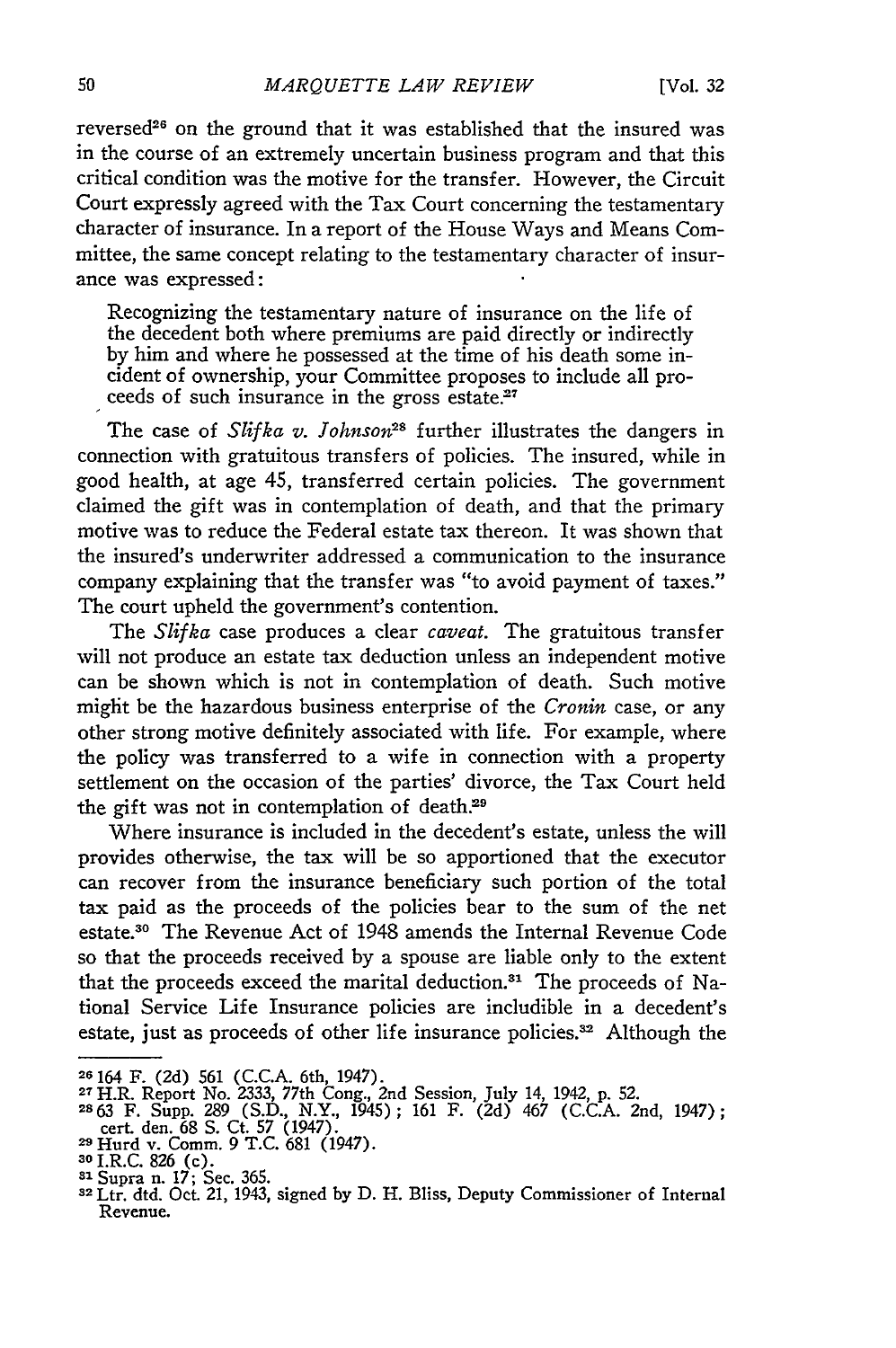executor cannot obtain contributions for estate tax from the proceeds of National Service Life Insurance,<sup>33</sup> and although the government cannot levy upon such proceeds, the tax claim may be enforced against other property belonging to the decedent's estate.34

The State of Wisconsin inheritance tax law provides for a \$10,000.00 exemption as to insurance otherwise taxable, provided the insurance is payable to beneficiaries other than the insured's estate.<sup>35</sup>

#### **C.** ESTATE **TAXES AND** THE 1948 **REVENUE** ACT.

The Revenue Act of 1948 has caused a terrific upheaval in estate planning. One of the more important aspects of the new law relates to the marital deduction under the Federal estate tax. The marital deduction can aggregate up to fifty per cent of the value of the adjusted gross estate<sup>36</sup> and, accordingly, can bring about startling reductions in estate taxes. A man who dies leaving an adjusted gross estate of \$120,000.00 formerly had to pay an estate tax of \$9,500.00, which represents the applicable rates on that portion of his estate which is in excess of the specific exemption of \$60,000.00. Through optimum use of the marital deduction, he can reduce his estate tax to zero provided compliance is had with the conditions of the new statute.

Section 361 (e) (1) (G) of the 1948 Act adds the following marital deduction to Section 812 of the Internal Revenue Code in computing the net estate for tax purposes:

In the case of proceeds of insurance upon the life of the decedent receivable in annual or more frequent installments commencing within one year after the decedent's death, if under the terms of the policy all amounts payable during the life of the surviving spouse are payable only to such spouse, and if such spouse has the power to appoint all amounts payable after such spouse's death (exercisable in favor of the estate of such spouse, whether or not the power is exercisable in favor of others)-

(i) such proceeds shall, for the purposes of subparagraph

(A), be considered as passing to the'surviving spouse, and (ii) no part of such proceeds shall, for the purposes of subparagraph (B) (i), be considered as passing to any person other than the surviving spouse.

This subparagraph shall be applicable only if, under the terms of the policy, such power in the surviving spouse to appoint, whether exercisable **by** will or during life, is exercisable **by** such spouse alone and in all events.

<sup>33</sup> Ltr. dtd. Apr. 29, 1946, signed **by D.** H. Bliss, Deputy Commissioner of Internal Revenue. **<sup>34</sup>**Ltr. dtd. Mar. 14, 1946, signed **by D.** H. Bliss, Deputy Commissioner of Internal

Revenue.

**s5** Wis. Stats. (1945) Sec. **72.01 (7)** (b). **se** Supra n. 17; Sec. 361 (e) (H).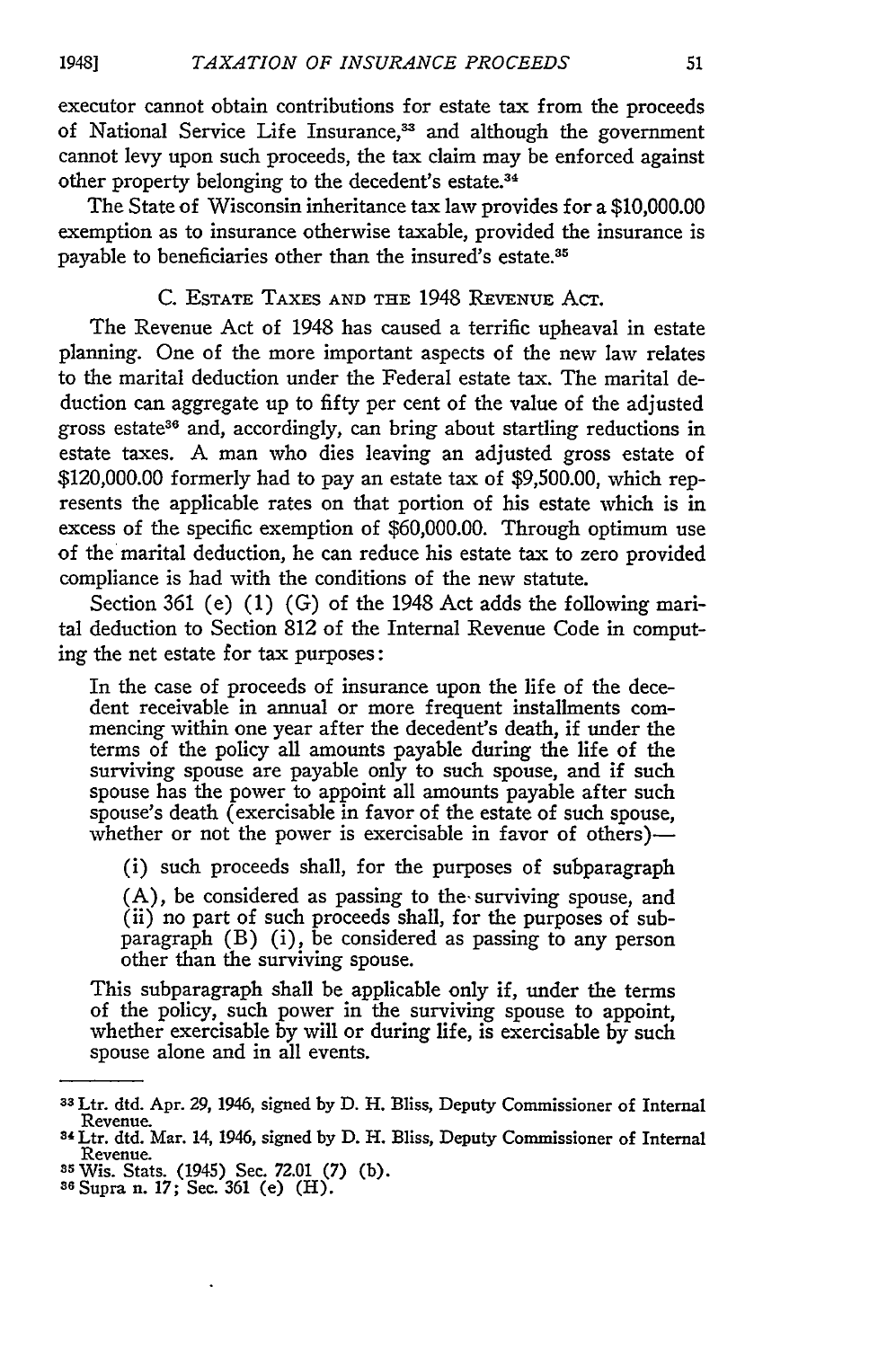This section raises the problem as to the manner in which life insurance proceeds shall be made payable. Where the primary beneficiary is the wife, it is submitted that the marital deduction may be lost if there are named contingent beneficiaries. The naming of the contingent beneficiaries may be construed to deprive the wife of the completeness of ownership which the statute contemplates. The apparent intent of the new law is to permit the marital deduction only where the proceeds pass to the surviving spouse in such a manner that the proceeds will be subjected to a transfer tax in the estate of the surviving spouse upon the latter's death.

It is apparent that a payment to the surviving spouse exclusively will meet the requirements of the statute so as to authorize the marital deduction. The naming of contingent beneficiaries, however, creates the possibility, at least, that persons other than the surviving spouse will be considered as having an interest in the proceeds. It is to be expected that the Treasury's regulations will clarify this question, but at this juncture it would appear to be the safer policy to name the wife as the only beneficiary.

A lump sum payment to the wife, based upon her survival, should be safe, regardless of the naming of contingent beneficiaries; but the same cannot be said of periodic payments under a settlement optionand it would be far safer to eliminate the contingent beneficiaries entirely.

Some companies will permit a primary beneficiary, after the insured's death, to choose a settlement option and to name the successor beneficiaries. In such instances, the estate owner can eliminate the contingent beneficiaries on the expectation that his widow will be able to name their children as the successor beneficiaries after his death. The insured thereby will gain the estate tax deduction and have reason to expect that his children will receive a portion of the proceeds pursuant to payments under the settlement options. The danger in this, however, is that the selection of the option and the appointment of successors may be permissible only in the event the insured does not designate the option; this would mean a lump sum payment to the widow-and a husband may properly be reluctant to leave a large amount of proceeds to his widow in the hope that she will be wise enough to leave it with the insurer pursuant to a settlement option selected by her.

It is reasonably clear that the law does not intend to bar the marital deduction merely because the payments under the policy are made to the widow in installments. In the Senate Report accompanying the bill, the following explanations are given:

The entire proceeds of an insurance policy on the life of the decedent are payable to the surviving spouse and the value of such proceeds is included in determining the value of the gross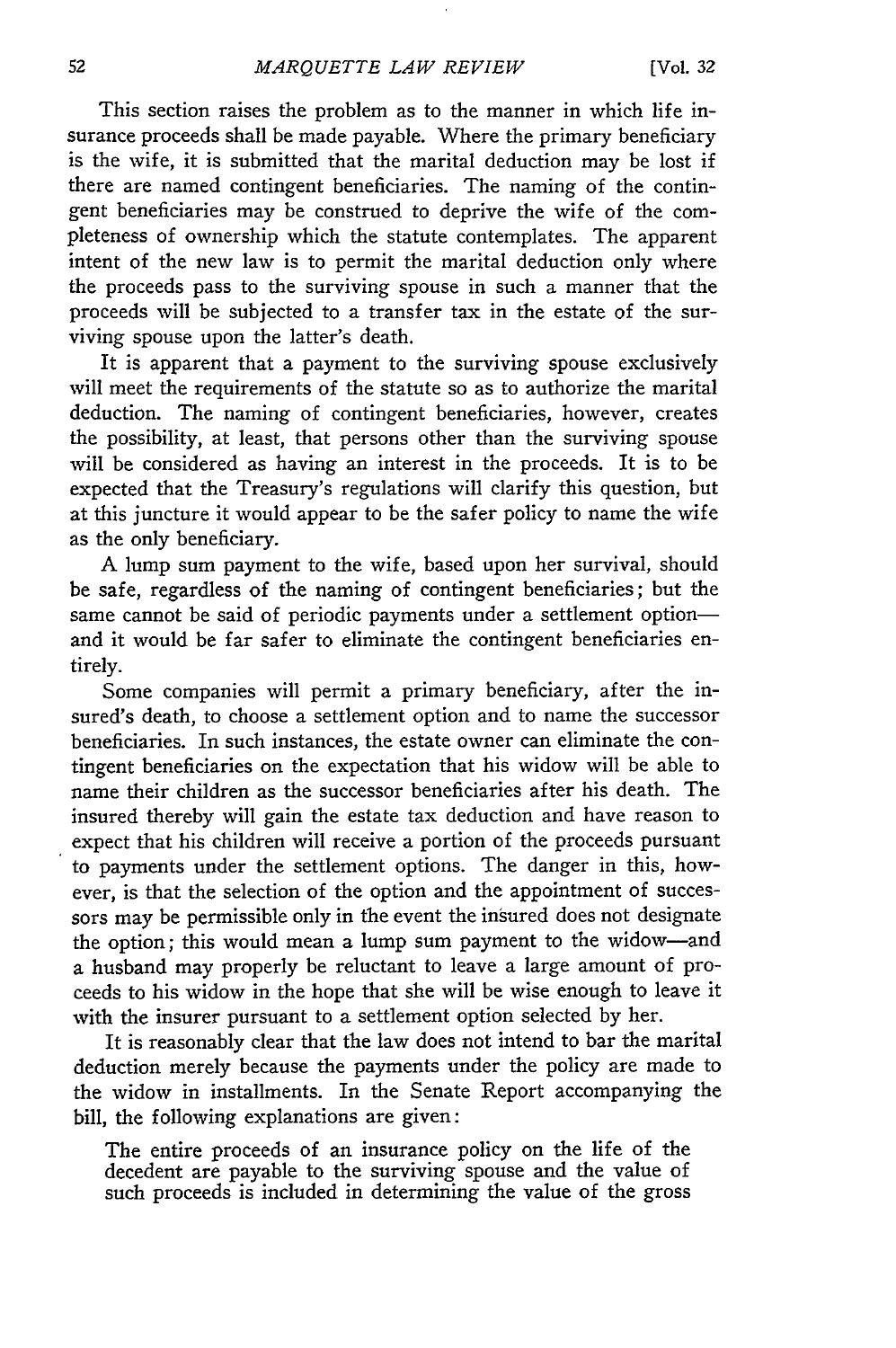estate. A marital deduction is allowed with respect to the value of the proceeds because no person other than the surviving spouse has an interest in the proceeds. The result will be the same whether such proceeds are payable in a lump sum; are payable in installments to the surviving spouse, her heirs, or assigns, for a term; or are payable to the surviving spouse for her life with no refund of the undistributed proceeds or with such a refund to her estate. It is also immaterial whether any such mode of payment is determined by an option exercised by the decedent or exercised by the surviving spouse.<sup>37</sup>

Subparagraph (G) of section 812 (e) (1), which was not contained in the bill as passed by the House, also provides an exception to the terminable interest provisions of subparagraph (B) of section 812 (e) (1). The exception is for the purpose of allowing the marital deductions in the case of proceeds of life insurance upon the life of the decedent where the surviving spouse is entitled to installments of the proceeds and has the same type of power possessed by the surviving spouse in the case of a trust to which subparagraph (F) applies. Subparagraph (G) applies only if the proceeds of the insurance are receivable in installments, commencing within 1 year after the decedent's death. The amounts payable to the surviving spouse must be installments which have the effect of reducing during her lifetime the aggregate proceeds of the policy available for future payments. <sup>38</sup>

An unanswered question relates to the power of the primary beneficiary to withdraw the proceeds. If there are contingent beneficiaries, but the contract requires periodic payments to the widow who has the unfettered power to withdraw any or all of the proceeds held by the insurance company, is the marital deduction allowable? The answer, in the writer's opinion, is in the affirmative; but there is sufficient uncertainty at this time to recommend removal of the contingent beneficiaries whenever possible. It would appear that an absolute right to withdraw the proceeds should make the surviving spouse the owner of the proceeds and be the equivalent of a general power of appointment.

**A** possible argument against this position is that the widow might be limited as to the number, time and amount of withdrawals by the insurance company, and, therefore, the power would not be exercisable by her "alone and in all events." This position is unsound and the right to withdraw should be a sufficiently outright transfer to the widow so as to warrant the marital deduction, whether or not there are contingent beneficiaries. The Senate Report includes a definition of a

19481

<sup>37</sup> Senate Finance Committee Report, No. 1013, dated Mar. 16, 1948, U.S. Code Congressional Service, 1948, No. 3, p. 644. **<sup>38</sup>**Ibid, p. 650.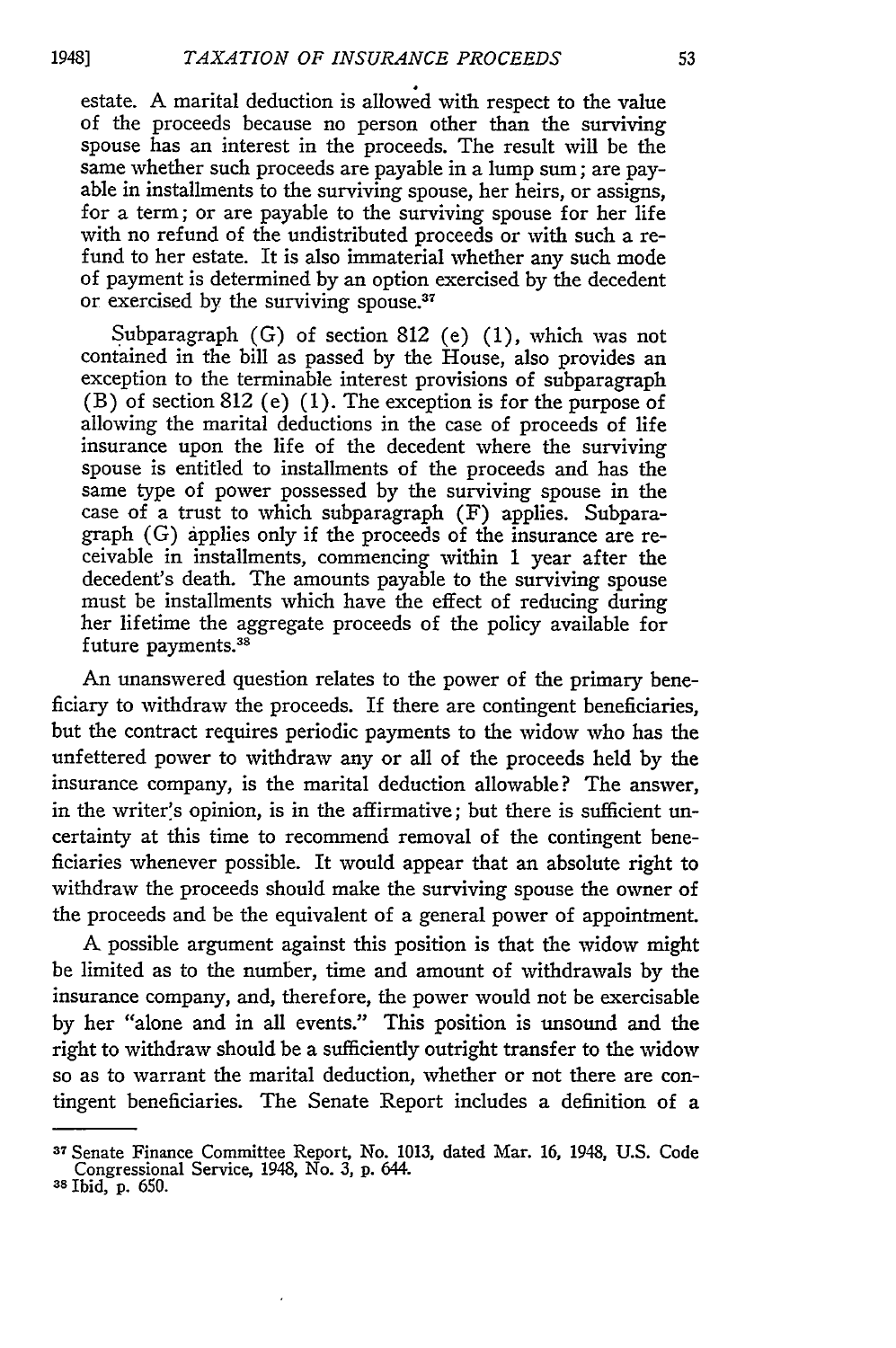power of appointment which is broad enough to include the power to withdraw.<sup>39</sup>

The new statute on estate taxes works a considerable benefit to the estate owner whose wife has only a small personal estate. In such case, the husband can rearrange his beneficiary structure and accomplish a substantial diminution of estate taxes on his death, without shifting the ultimate burden to his wife's estate on her death. The man whose wife is the owner of a large personal estate is in a different position. He is faced with the alternative of foregoing the marital deduction or increasing the estate tax on his wife's subsequent death. The trust device and use of insurance options which would give the wife a life interest are still available to him, but it does not give him the same amount of ultimate tax saving which others may accomplish through the marital deduction. There will be \$60,000.00 exemption at the wife's death, but there will also be increased state inheritance taxes as well as greater probate charges.

Even if the wife has a large personal estate, a man whose concern is for the financial security of his wife as opposed to that of his children will nevertheless choose to take advantage of the marital deduction despite the fact that a second estate tax at the time of the wife's death will result in diminished proceeds for the children.

There is sufficient uncertainty as to the permanence of the marital deduction feature of our new tax law to merit this caution. It is frequently a grave error to alter a carefully composed estate plan solely to accomplish a tax saving. The man who has a desire to provide adequate support for his wife during her lifetime with the principal of his estate passing thereafter to his children could have such plan ruined by an outright transfer at death to his widow; the widow might dissipate the money either through wild self-indulgence, innocent misguidance or possible fleecing upon remarriage. Even though a will were executed by the wife at the time the proceeds were made payable to her, there would be uncertainty that she would leave her will unchanged after her husband's death. The use of the trust device in the widow's will can reduce to some extent the likelihood of such an unfortunate result, but basically the estate owner must determine whether it is more important to him to protect his children or to accomplish an estate tax saving.

#### D. RIGHTS OF CREDITORS.

While an insured lives and is the owner of a policy of insurance, his creditors have the right to compel the application of his policies to the satisfaction of their claims. Upon the insured's death, however, and

**<sup>31</sup>** Ibid, p. 649. "A 'power to appoint' the corpus includes any power which in substance and effect is such a power regardless of the nomenclature used in creating the power and local property-law connotations."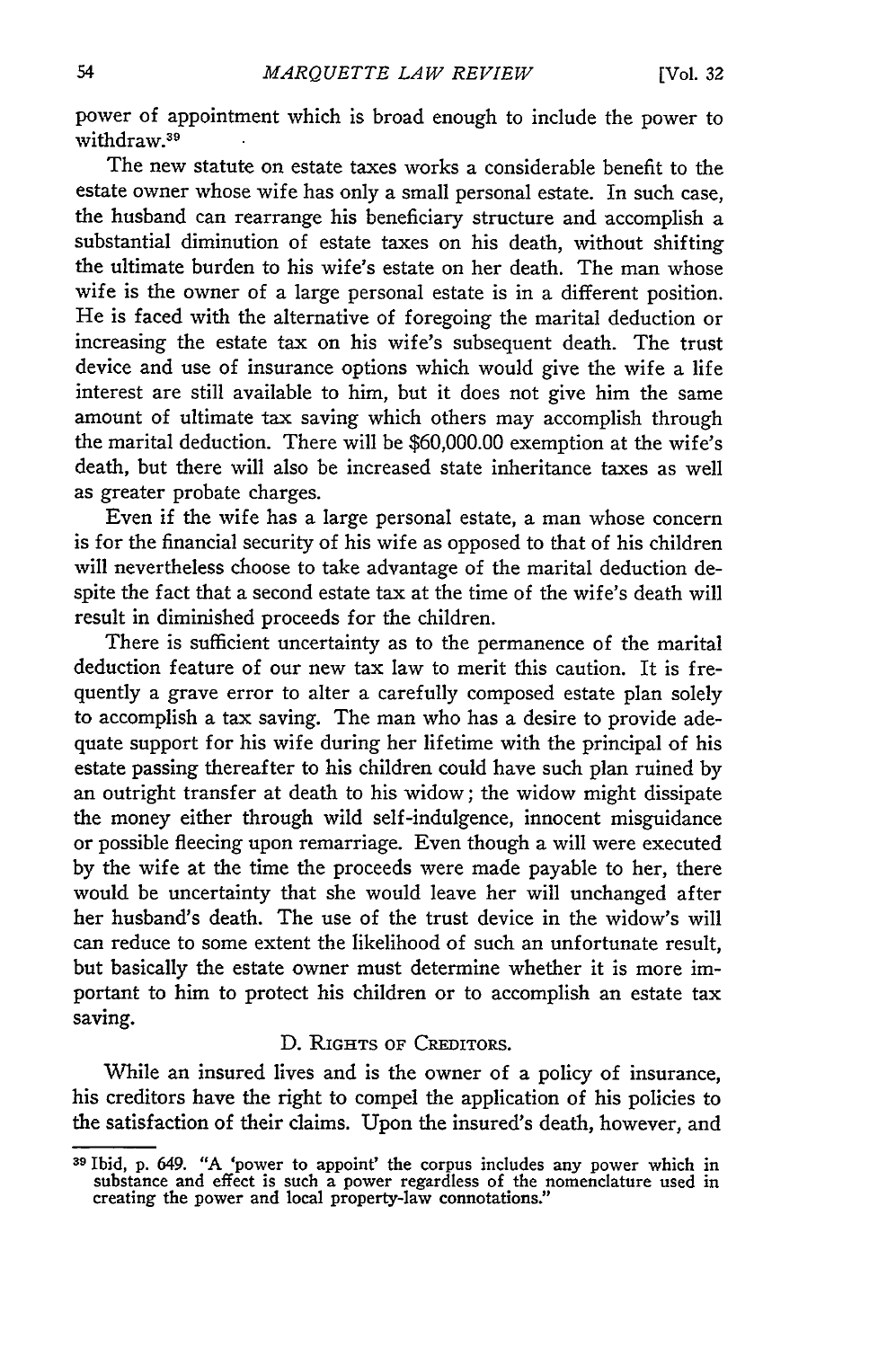assuming that the policy is payable to someone other than his estate, the proceeds are, by law, free from the claims of his creditors."0 This constitutes a tremendously important advantage to the use of life insurance in assuring financial security for one's survivors. It is an essential feature for the man who can anticipate large claims against his estate at his death.

We have seen that by statute insurance proceeds will be reached by estate taxes unless the decedent has taken steps to exempt them; but an insured's creditors will ordinarily be able to reach the proceeds only if the decedent has them payable to his estate or subjects the policies to the creditors' control during his lifetime. 41 The creditors of the beneficiary, however, in the absence of a statutory bar or a spendthrift clause, are permitted to reach the proceeds to the extent of the debtorbeneficiary's interest in the proceeds.<sup>42</sup>

To the limited extent of \$5,000.00, proceeds payable to a married woman are exempt from creditors in Wisconsin.<sup>43</sup> The problems relating to the determination of marital status were well brought out in *Luebke v. Vonnekold"4* where the insured named an unmarried woman as beneficiary under a \$500.00 policy. The same man later took out an addftional policy payable to her in the sum of \$1500.00; at the time that the latter insurance was taken out the beneficiary was married, although not to the insured. A creditor garnished the insurance company for the full \$2,000.00, but the court held that only \$500.00 was subject to garnishment since she was single at the time it was made payable to her and was, therefore, not exempt. The court ruled that the status of a married woman is determined at the time when the policy is taken out and not when the proceeds become payable.

Insurance proceeds enjoy an additional protection in Wisconsin if they are in the nature of a fraternal society benefits. \$5,000.00 of such insurance is exempt against the creditors of the insured or his beneficiary where the insured pays the premiums, and all proceeds are exempt "if some other person pays the premiums."<sup>45</sup>

#### **E.** CREDITORS **AND** SPENDTHRIFT PROVISIONS.

The mere use of the term "spendthrift" invokes unflattering connotations for a clause which can play an important role in protecting insurance proceeds from creditors of the beneficiary. Lawyers have long employed such clauses in both inter-vivos and testamentary trusts.

- 43 Wis. Stats. (1945), Sec. 246.09. 44 250 Wis. 496, 27 N.W. (2d) 458 (1947). <sup>45</sup> Wis. Stats. (1945), Sec. 272.18 (19).
- 

**<sup>40</sup>**Wis. Stats. (1945), Sec. 272.18 (19) **;** See, also, amendment in **Ch.** 137, Laws of 1947, approved May 19, 1947. 41Oldenburg v. Central Life Assurance Society, 243 Wis. 8, 9 N.W. (2d) 133

<sup>(1943).</sup> 42 First Wisconsin Natl. Bank v. Strelitz, **209** Wis. 335, 245 N.W. 74 (1932).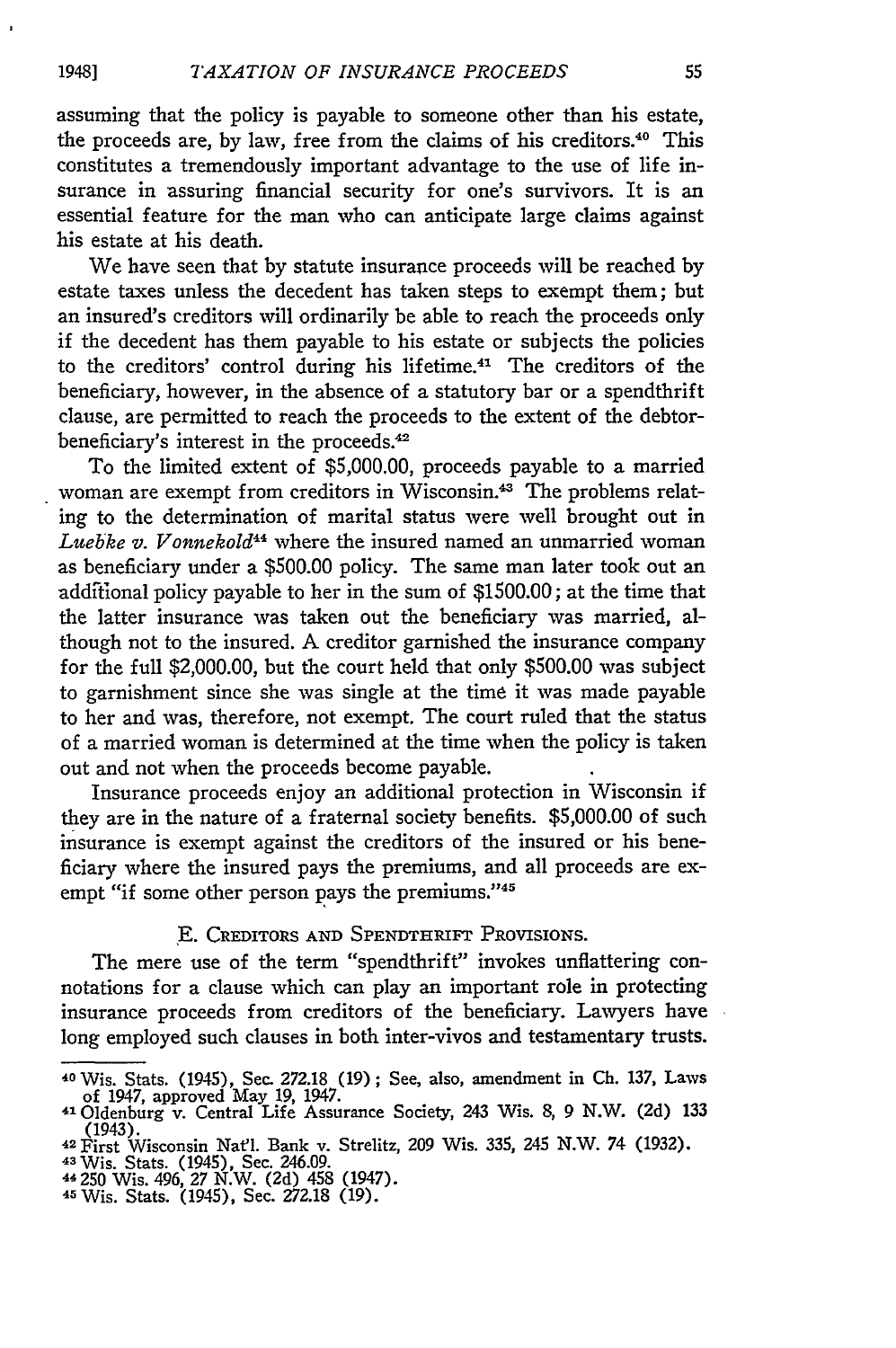Despite vigorous attacks by creditors, such clauses have generally enjoyed acceptance and enforcement by the courts. Designed in theory to prevent a wastrel from an anticipatory dissipation of his wealth, the spendthrift clause is now broad enough to protect the most thrifty and pennypinching beneficiary from assigning or otherwise losing his rights to protected assets. In trusts, this is accomplished by authorizing the trustee to withhold payments of interest and principal in the event the trustee suspects that creditors are hovering over a beneficiary's shoulder.

About three-fourths of the states have legislative expressions on the subject of spendthrift clauses in policies of life insurance. Some of the states provide that the protection is automatic and need not be set forth in the policy. In many of these statutes, however, there are limitations as to the type of policy covered<sup>46</sup> or as to the annual premium paid.<sup>47</sup>

In about twenty-five states the statutes merely authorize the insurance contract to provide this protection. In Wisconsin, for example, the legislature has gone no further than to pass an enabling statute.<sup>48</sup> The courts have given support to the spendthrift clauses in insurance contracts when efforts to penetrate them have been made by creditors. <sup>49</sup> While it is certain that the beneficiaries will be protected from creditors where the insured has selected the option, certainty thins into doubtfulness where either of the following circumstances apply: (a) the beneficiary has selected the settlement option, or (b) the settlement option gives the beneficiary the power to withdraw the principal on deposit with the insurance company.

Suppose that the policy authorizes the insured's widow to select the insurance option and after his death she selects an installment option and includes a spendthrift clause. Can her creditors reach the proceeds? Is there a distinction to be made between the case of a husband establishing the protective clause for his wife and the case of the wife setting up such a clause for herself ? The prospect of sustaining the validity of the clause is far better where someone other than the debtor has established the clause. Although there is authority for sustaining the clause even in the case of the beneficiary's selection,<sup>50</sup> it would seem more prudent to have the insured insert the clause in the policy and thereby circumvent disputes as to whether the beneficiary's selection is enforceable.

**<sup>46</sup>**See, for example, Tenn. Code, 1932, Sec. 6398, limiting protection to proceeds paid by fraternal benefit society.

<sup>4</sup> See, for example, Nevada Comp. Laws, Supp. (1941) Sec. 8844, limiting protection to proceeds of policies with annual premiums of \$500.00.

<sup>48</sup> Wis. Stats. (1945), Sec. 206.39. <sup>49</sup> Annis v. Pilkewitz, 287 Mich. **68,** 282 N.W. 905 (1938); Crossman v. Rauch, 263 N.Y. 264, 188 N.E. 748 (1934).<br><sup>50</sup> Provident Trust Co. v. Rothman, 321 Pa. 177, 183 Atl. 793 (1940).